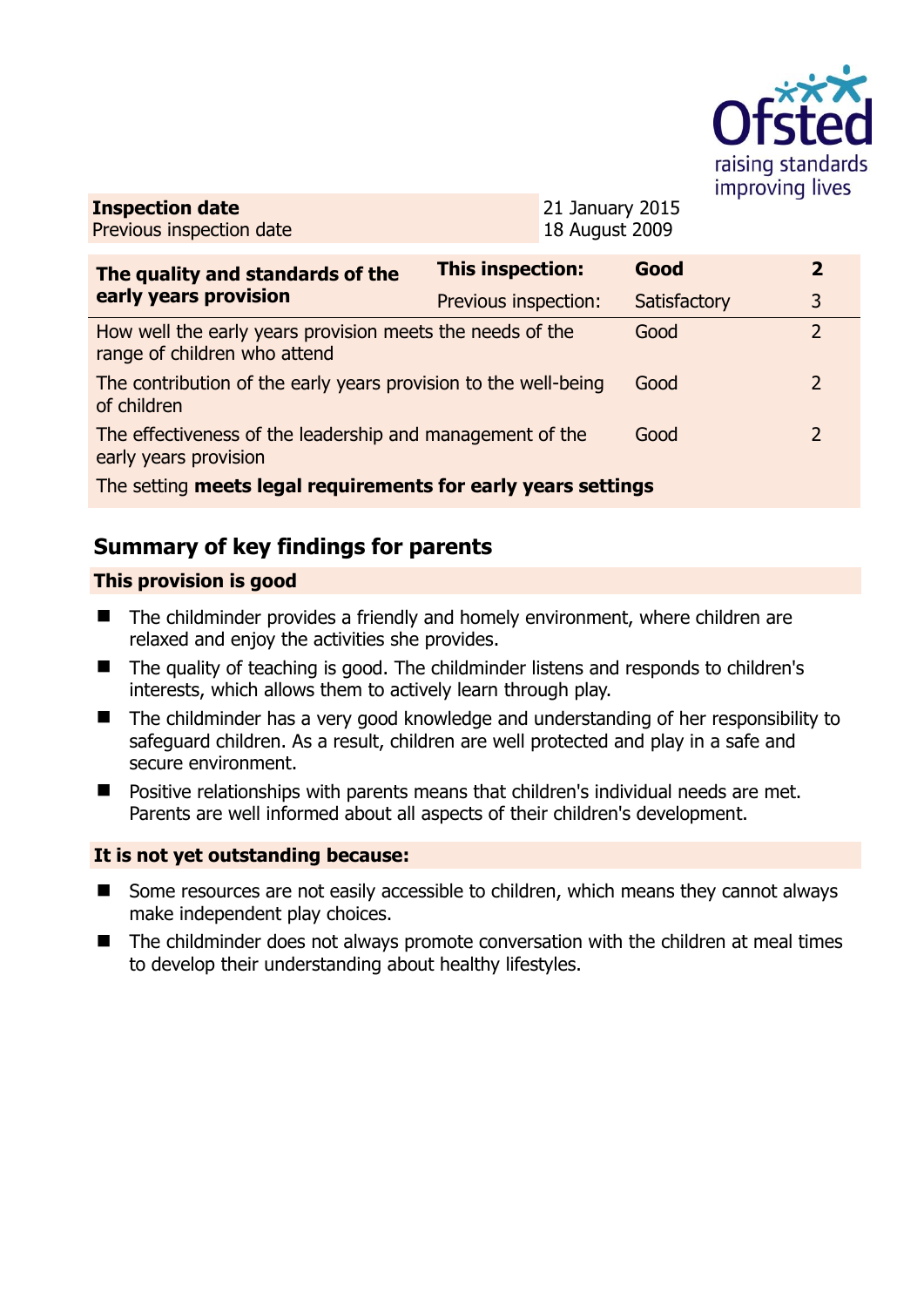## **What the setting needs to do to improve further**

#### **To further improve the quality of the early years provision the provider should:**

- enhance the quality of the learning environment, so that all resources are available for children to make independent choices in their play
- extend on conversations at mealtimes, to enable children to enhance their learning and understanding about healthy lifestyles.

#### **Inspection activities**

- The inspector spoke with the childminder at appropriate times throughout the inspection.
- $\blacksquare$  The inspector viewed all areas used by the children.
- The inspector observed activities indoors between the childminder and children.
- The inspector looked at the childminder's documentation, including children's records.
- $\blacksquare$  The inspector viewed all suitability checks for the adults living in the premises.

#### **Inspector**

Nicola Jones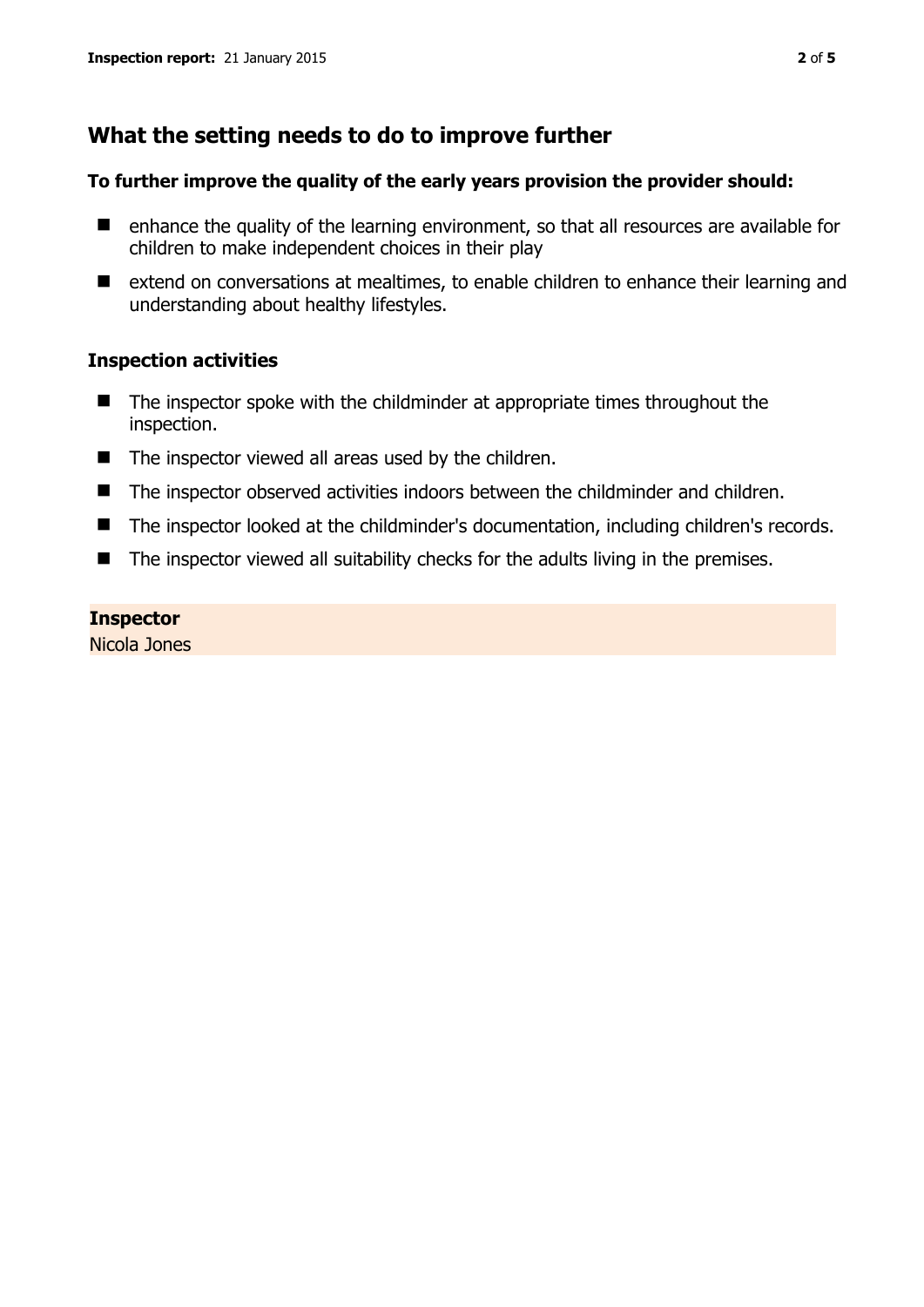## **Inspection findings**

#### **How well the early years provision meets the needs of the range of children who attend. This is good**

The childminder demonstrates a good understanding of the learning and development requirements, and of how children learn. As a result, children are engaged and motivated in their play. The childminder's quality of teaching is good. She supports children's learning by modelling and explaining what is happening and praising them for their efforts and achievements. As a result, children are supported well to develop the skills required for their next stage in learning. The childminder makes regular observations and takes photographs to show children's progress, which she shares with parents. This helps them support their children's learning at home. The childminder knows the children very well, and plans suitable activities based on their needs and interests. As a result, children make good progress in their learning and development. The childminder has a good range of resources to cover all areas of learning. However, resources are not always easily accessible for all children. Consequently, this reduces the children's ability to self-select further play opportunities independently.

#### **The contribution of the early years provision to the well-being of children is good**

The childminder takes time to settle children into her setting. She works closely with parents to support their children's emotional needs and confidence. As a result, children are happy, settled and enjoy being with the childminder. This helps them to learn and progress well. The childminder takes children to groups within the local community. This means that children learn to socialise with other children and adults, become confident in new situations. The childminder promotes good hygiene practices. For example, children know to wash their hands before mealtimes and after messy activities. Children have healthy snacks and drinks throughout the day. Children bring in healthy lunches from home. However, at meal times the childminder does not talk to the children about healthy eating to promote their understanding of healthy lifestyles.

#### **The effectiveness of the leadership and management of the early years provision is good**

The childminder has a good understanding of the requirements of the Early Years Foundation Stage. She has effective safeguarding procedures in place to protect children from harm. The childminder has attended recent safeguarding training. She has thorough knowledge of what to do if she had concerns about a child's welfare. The childminder has completed first aid training. Consequently, she is able to confidently deal with accident and injuries to children. The childminder has established good links with the local nursery and school that children will transfer to. She provides information so that children can continue learning from their current stages. The childminder values the views of the parents and children within her self-evaluation process to strive for improvement.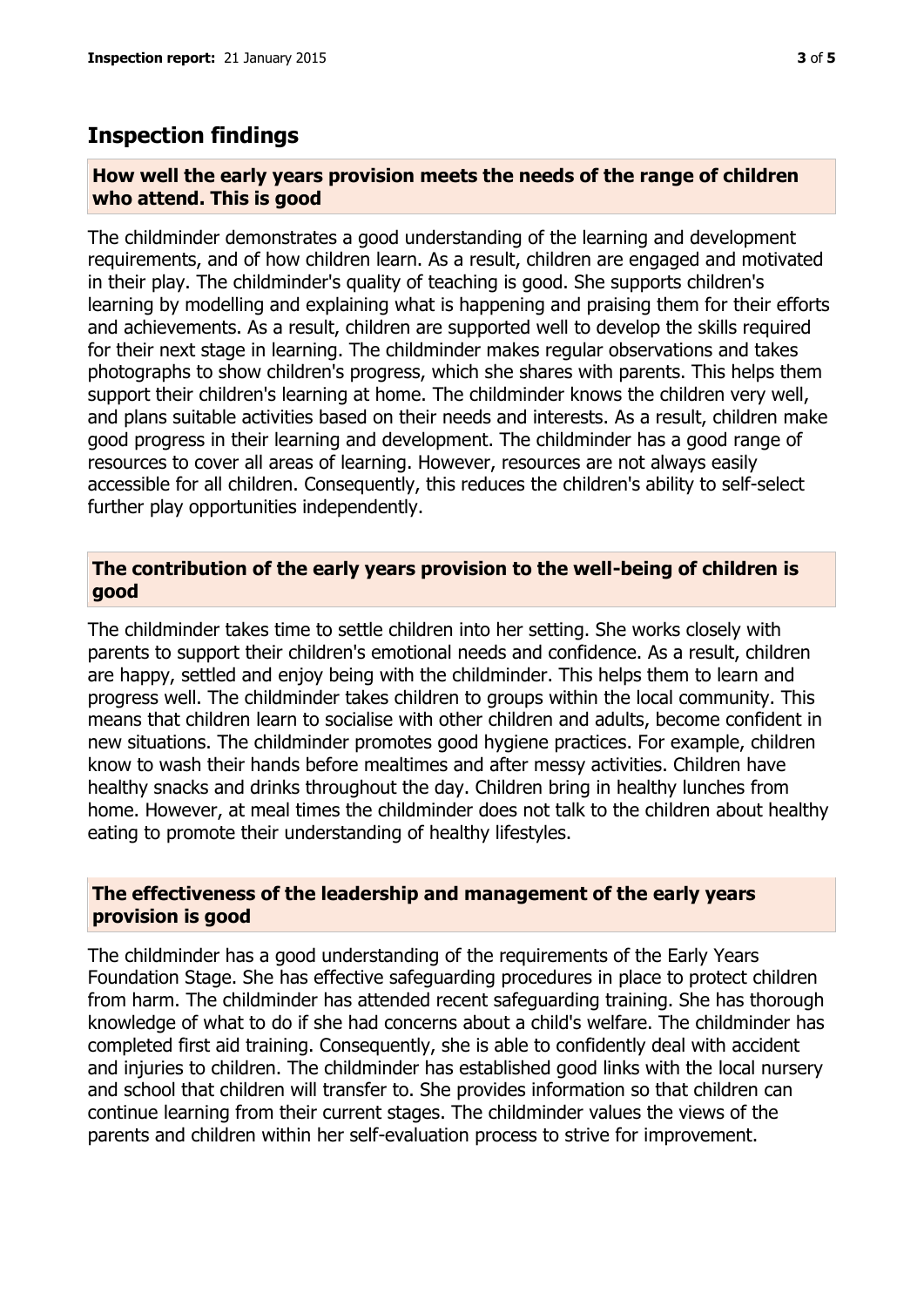## **Setting details**

| Unique reference number       | EY389614            |
|-------------------------------|---------------------|
| <b>Local authority</b>        | <b>Medway Towns</b> |
| <b>Inspection number</b>      | 997977              |
| <b>Type of provision</b>      | Childminder         |
| <b>Registration category</b>  | Childminder         |
| <b>Age range of children</b>  | $0 - 8$             |
| <b>Total number of places</b> | 6                   |
| Number of children on roll    | 2                   |
| <b>Name of provider</b>       |                     |
| Date of previous inspection   | 18 August 2009      |
| <b>Telephone number</b>       |                     |

The childminder was registered in 2009. She lives with her husband and child in Rainham, Gillingham, Kent. The whole of the ground floor are used for childminding, bathroom and toilet facilities are located upstairs, and there is a fully enclosed garden for outside play. The childminder is registered on the Early Years Register and on both the voluntary and compulsory parts of the Childcare Register. There are currently nineteen children on roll, two of whom are in the early years age group.

This inspection was carried out by Ofsted under sections 49 and 50 of the Childcare Act 2006 on the quality and standards of provision that is registered on the Early Years Register. The registered person must ensure that this provision complies with the statutory framework for children's learning, development and care, known as the Early Years Foundation Stage.

Any complaints about the inspection or the report should be made following the procedures set out in the guidance 'Complaints procedure: raising concerns and making complaints about Ofsted', which is available from Ofsted's website: www.gov.uk/government/organisations/ofsted. If you would like Ofsted to send you a copy of the guidance, please telephone 0300 123 4234, or email enquiries@ofsted.gov.uk.